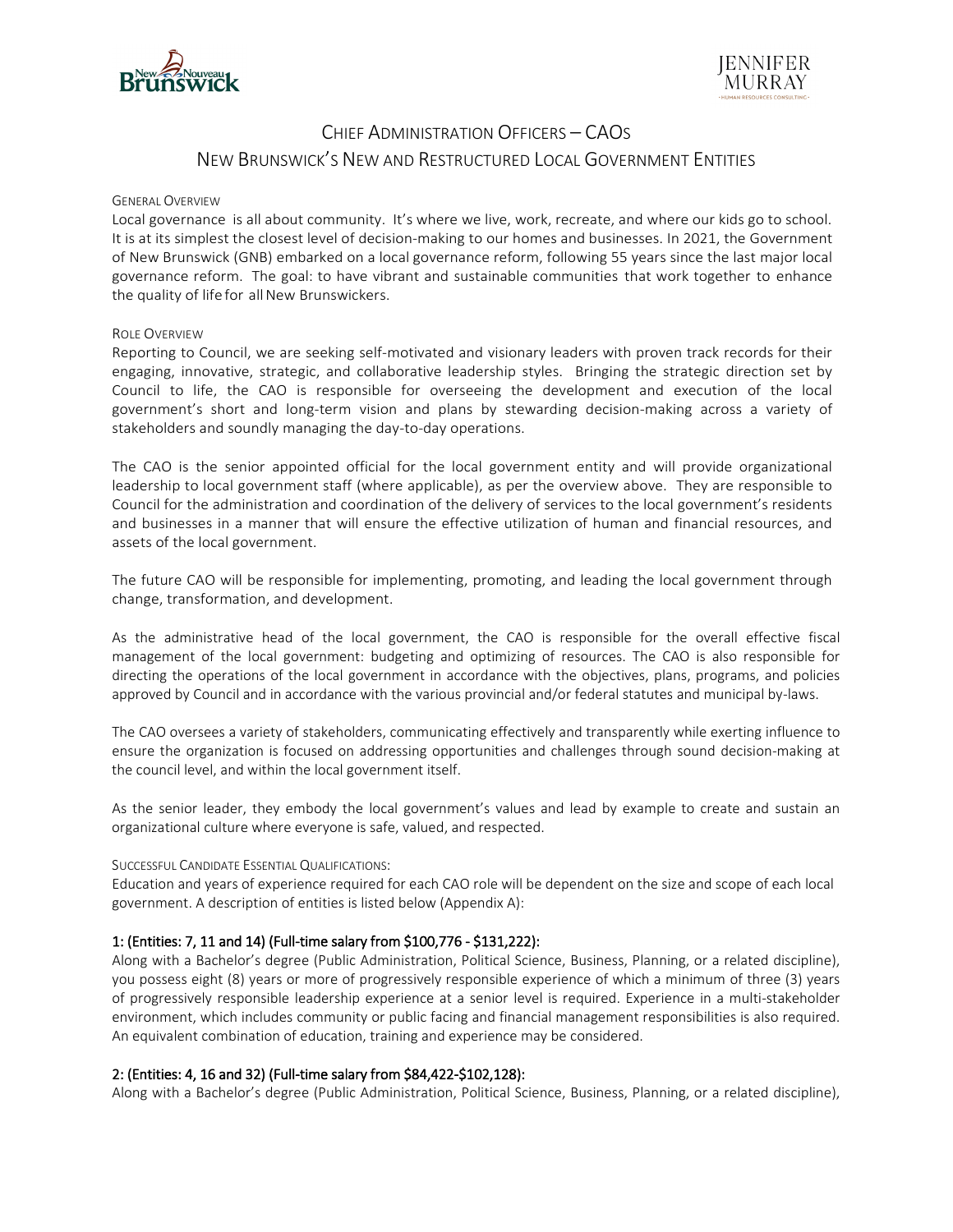



you possess seven (7) years or more of progressively responsible experience of which a minimum of two (2) years of progressively responsible leadership is required. Experience in a multi-stakeholder environment, which includes community or public facing and financial management responsibilities is also required. An equivalent combination of education, training and experience may be considered.

### 3: (Entities 3, 10, 13, 17, 20, 26, 42, 45, 46, 52, 63, 70 & 79) (Full-time salary from \$70,408 - \$93,678):

Along with a Bachelor's degree (Public Administration, Political Science, Business, Planning, or a related discipline), you have six (6) years or more of progressively responsible experience of which a minimum of one (1) year of progressively responsible leadership experience is required. Experience in a multi-stakeholder environment, which includes community or public facing and financial management responsibilities is also required. An equivalent combination of education, training and experience may be considered.

Should no candidate meeting the minimum thresholds be found, the experience requirements may be lowered.

Language competence will be assessed relative to the language requirements of the role to which you are applying.

Applicants must clearly demonstrate the essential qualifications to be given further consideration. Please ensure that your preferred language for assessment is identified on your resume.

#### SUCCESSFUL CANDIDATE COMPETENCIES (APPLICABLE TO ALL ROLES)

- **Superior judgment and decision-making skills with a focus on driving results through collaboration with others.**
- Ability to manage significant change in support of a positive and productive workplace culture while demonstrating transparency and integrity.
- Skilled at maximizing resources through effective organizational design.
- **Ability to develop talent through effective coaching, mentoring, and succession planning.**
- High-level strategic thinking and planning skills.
- Ability to generate high team engagement and create a high-performing organization.
- Effective communicator both verbally and in writing.
- Strong interpersonal skills and ability to foster a positive and collaborative work environment.
- Ability to develop and articulate a strategic vision for the organization.
- Ability to understand the intricacies of government and to develop meaningful relationships of trust with the executive team and elected officials.

To find out more about this exciting career opportunity, please submit, in English or French, a resume and cover letter to: [apply-cao@jennifermurrayconsulting.com.](mailto:apply-cao@jennifermurrayconsulting.com) Please indicate in the subject line of your submission which Entity (as per Appendix A) you are applying for.

*The principles of equal opportunity employment will be upheld throughout this process. Jennifer Murray Consulting will also provide support in the recruitment processes to applicants with disabilities, including accommodation that considers an applicant's accessibility needs. If you require accommodation to participate as a candidate in the recruitment process, please contact jennifer@jennifermurrayconsulting.com*

We thank all candidates; however, only those whose profile best fits the requirements of this position will be *contacted.*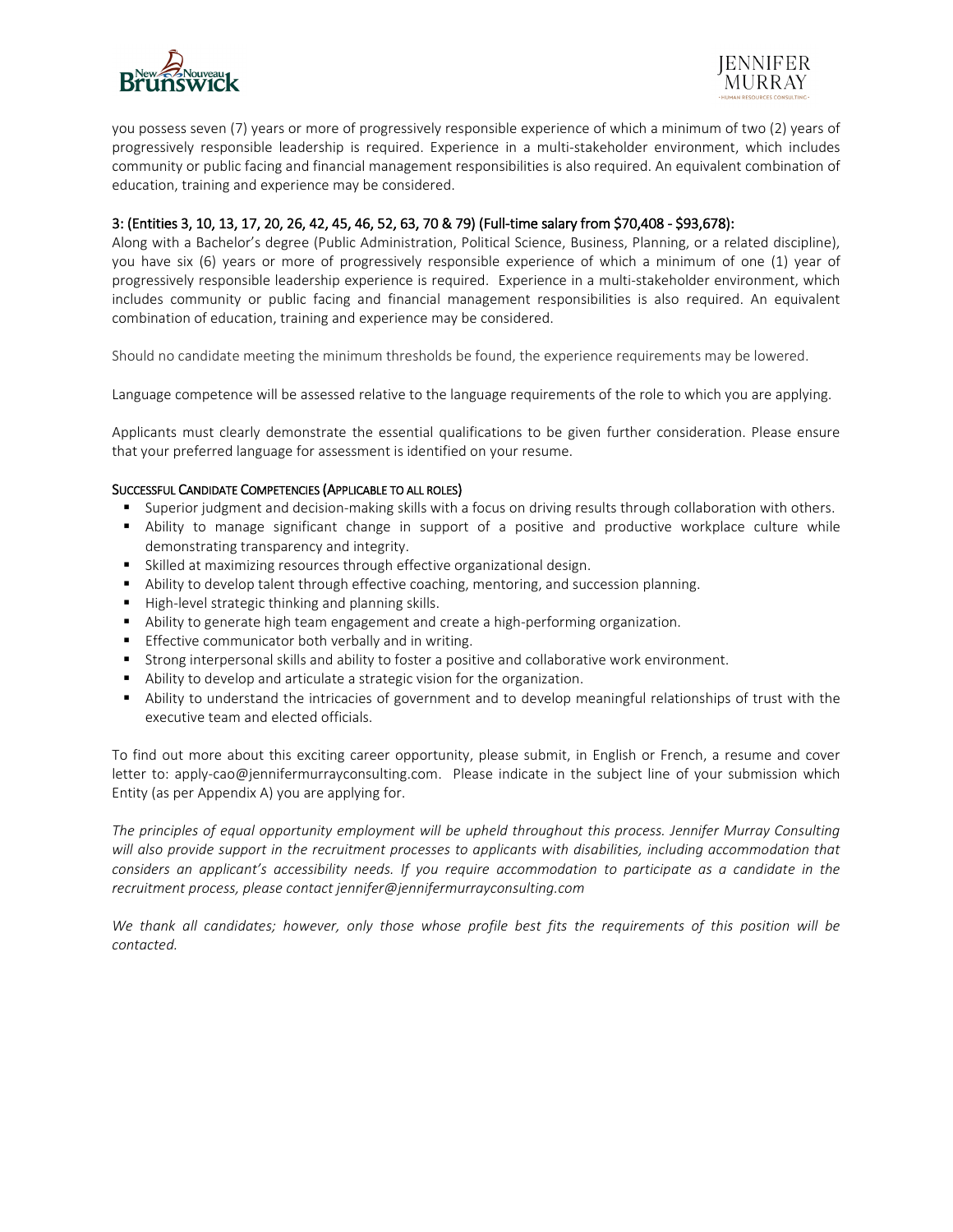



## Appendix A: Composition of Local Governance Entities

| Entity 3                                                                    | Entity 4                                                        |
|-----------------------------------------------------------------------------|-----------------------------------------------------------------|
| Village of Sainte-Anne-de Madawaska<br>$\bullet$                            | Town of Grand Falls                                             |
| Town of Saint-Léonard<br>$\bullet$                                          | Village of Drummond                                             |
| Portion of the local service district of Sainte-Anne<br>$\bullet$           | Rural Community of Saint-André<br>$\bullet$                     |
| Portion of the local service district of Notre-Dame-de-Lourdes<br>$\bullet$ | Portion of the local service district of Drummond<br>$\bullet$  |
| Portion of the local service district of Saint-Léonard<br>$\bullet$         | Local service district of Grand Falls<br>$\bullet$              |
| Portion of the local service district of Rivière-Verte<br>$\bullet$         |                                                                 |
| Entity 7                                                                    | Entity 10                                                       |
| City of Campbellton<br>$\bullet$                                            | Village of Belledune<br>$\bullet$                               |
| Village of Atholville<br>$\bullet$                                          |                                                                 |
| Village of Tide Head<br>$\bullet$                                           |                                                                 |
| Local service district of Glencoe<br>$\bullet$                              |                                                                 |
| Portion of the local service district of Dalhousie<br>$\bullet$             |                                                                 |
| Portion of the Local service district of McLeods<br>$\bullet$               |                                                                 |
| Portion of the local service district of Balmoral-Maltais<br>$\bullet$      |                                                                 |
| Portion of the local service district of Addington<br>$\bullet$             |                                                                 |
| Entity 11                                                                   | Entity 13                                                       |
| Town of Beresford<br>$\bullet$                                              | Village of Bertrand<br>$\bullet$                                |
| Village of Nigadoo<br>$\bullet$                                             | Village of Maisonnette<br>$\bullet$                             |
| Village of Petit-Rocher<br>$\bullet$                                        | Village of Grande-Anse<br>$\bullet$                             |
| Village of Pointe-Verte<br>$\bullet$                                        | Village of Saint-Léolin<br>$\bullet$                            |
| Local service district of Madran<br>$\bullet$                               | Local service district of Poirier<br>$\bullet$                  |
| Local service district of Petit-Rocher-Nord<br>$\bullet$                    | Local service district of Dugas<br>$\bullet$                    |
| Local service district of Petit-Rocher-Sud<br>$\bullet$                     | Local service district of Anse Bleue<br>$\bullet$               |
| Local service district of Tremblay<br>$\bullet$                             | Portion of the local service district of New Bandon             |
| Local service district of Dunlop<br>$\bullet$                               |                                                                 |
| Local service district of Robertville<br>$\bullet$                          |                                                                 |
| Local service district of Laplante<br>$\bullet$                             |                                                                 |
| Portion of the local service district of Beresford<br>$\bullet$             |                                                                 |
| Portion of the local service district of North Tetagouche<br>$\bullet$      |                                                                 |
| Portion of the local service district of Bathurst<br>$\bullet$              |                                                                 |
| Entity 14                                                                   | Entity 16                                                       |
| Town of Caraquet<br>$\bullet$                                               | Town of Shippagan<br>$\bullet$                                  |
| Village of Bas-Caraquet<br>$\bullet$                                        | Village of Le Goulet<br>$\bullet$                               |
| Local service district of Pokesudie<br>$\bullet$                            | Local service district of Haut-Shippagan<br>$\bullet$           |
| Local service district of St. Simon<br>$\bullet$                            | Portion of the local service district of Shippagan<br>$\bullet$ |
| Local service district of Blanchard Settlement<br>$\bullet$                 | Local service district of Baie du Petit Pokemouche<br>$\bullet$ |
| Portion of the local service district of Évangéline<br>$\bullet$            | Local service district of Pointe-Sauvage<br>$\bullet$           |
| Local service district of Pokemouche<br>$\bullet$                           | Local service district of Inkerman Centre<br>$\bullet$          |
| Portion of the local service district of Caraquet<br>٠                      | Portion of the local service district of Évangéline             |
| Portion of the local service district of Landry Office<br>$\bullet$         | Portion of the local service district of Caraquet               |
| Entity 17                                                                   | Entity 20                                                       |
| Village of Saint-Isidore<br>$\bullet$                                       | Local service district of Alnwick<br>$\bullet$                  |
| Village of Paquetville<br>$\bullet$                                         | Local service district of Tabusintac                            |
| Local service district of the Parish of Paquetville<br>$\bullet$            | Local service district of Fair Isle                             |
| Local service district of the Parish of Saint-Isidore<br>$\bullet$          | Local service district of Oak Point-Bartibog Bridge             |
| Local service district of Saint-Sauveur<br>$\bullet$                        |                                                                 |
| Local service district of Paroisse Notre-Dame-des-Érables<br>$\bullet$      |                                                                 |
| Portion of the local service district of Caraquet<br>$\bullet$              |                                                                 |
| Local service district of Maltempec<br>$\bullet$                            |                                                                 |
| Entity 26                                                                   | Entity 32                                                       |
|                                                                             |                                                                 |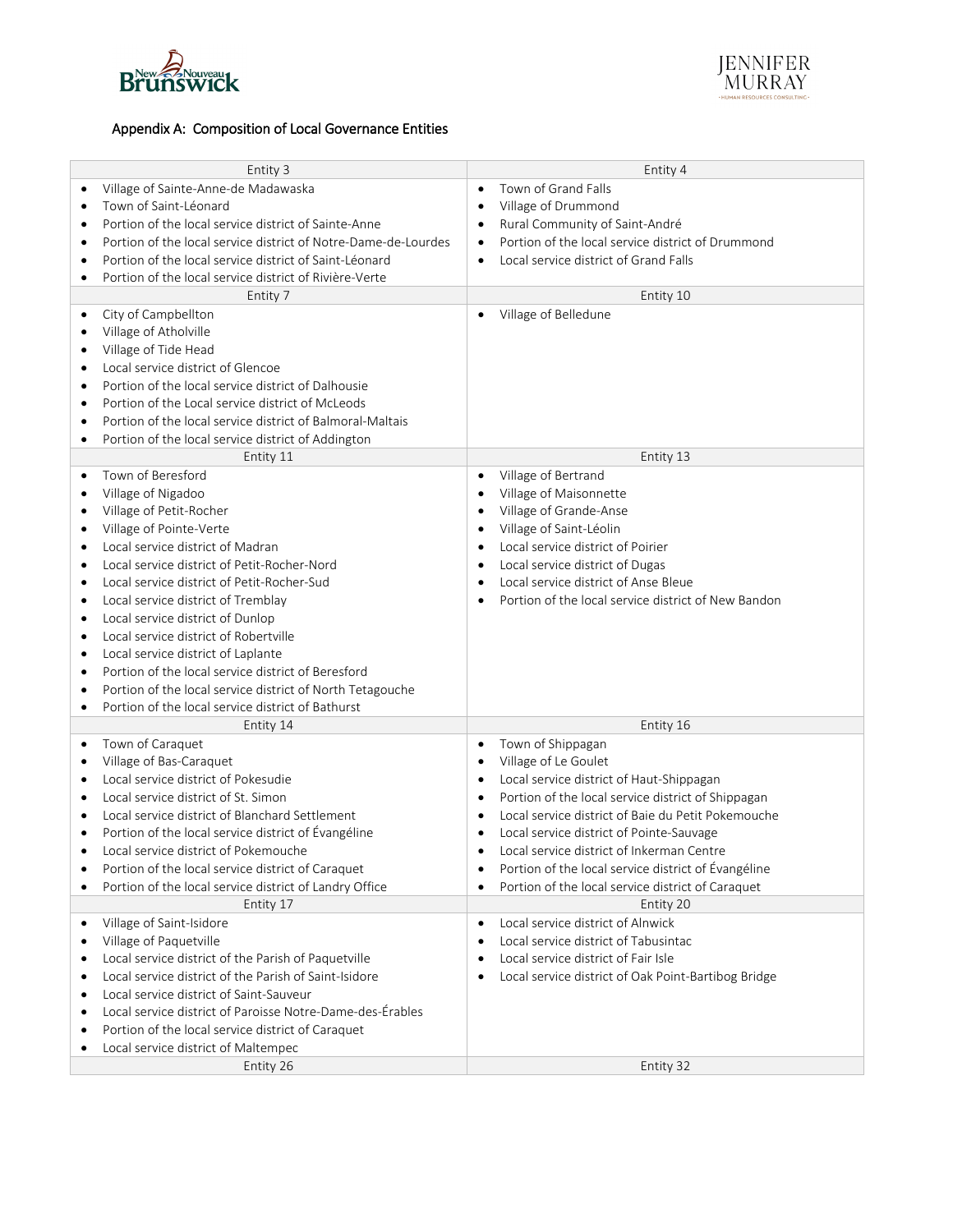



| Village of Saint-Louis de Kent                                         | Portion of the local service district of Dundas<br>$\bullet$         |
|------------------------------------------------------------------------|----------------------------------------------------------------------|
| Town of Richibucto                                                     | Portion of the local service district of Saint-Paul<br>$\bullet$     |
| Portion of the local service district of Saint-Louis de Kent           | Portion of the local service district of Moncton<br>$\bullet$        |
| Local service district of Saint-Ignace<br>$\bullet$                    | Portion of the local service district of Shediac<br>$\bullet$        |
| Local service district of Aldouane<br>٠                                |                                                                      |
| Local service district of Saint-Charles                                |                                                                      |
| Entity 42                                                              | Entity 45                                                            |
| Village of Alma                                                        | Village of Norton<br>$\bullet$                                       |
| Village of Hillsborough                                                | Local service district of Springfield<br>$\bullet$                   |
| Village of Riverside-Albert<br>$\bullet$                               | Portion of the local service district of Norton<br>$\bullet$         |
| Portion of the local service district of Hillsborough<br>٠             | Portion of the local service district of Upham<br>$\bullet$          |
| Portion of the local service district of Harvey<br>$\bullet$           | Local service district of Kars<br>$\bullet$                          |
| Portion of the local service district of Hopewell<br>$\bullet$         | Local service district of Wickham<br>$\bullet$                       |
| Portion of the local service district of Alma                          |                                                                      |
| Portion of the local service district of Coverdale                     |                                                                      |
| Entity 46                                                              | Entity 52                                                            |
| Village of St. Martins<br>٠                                            | Local service district of Musquash<br>$\bullet$                      |
| Portion of the local service district of Saint Martins                 | Portion of the local service district of Lepreau                     |
| Portion of the local service district of Simonds                       |                                                                      |
| Local service district of Fairfield<br>٠                               |                                                                      |
| Entity 63                                                              | Entity 70                                                            |
| Portion of the local service district of Rusagonis-Waasis<br>$\bullet$ | Local service district of Keswick Ridge<br>$\bullet$                 |
| Portion of the local service district of New Maryland<br>٠             | Portion of the local service district of Bright<br>$\bullet$         |
| Portion of the local service district of Gladstone                     | Portion of the local service district of Queensbury<br>$\bullet$     |
|                                                                        | Portion of the local service district of Douglas<br>$\bullet$        |
|                                                                        | Portion of the local service district of Estey's Bridge<br>$\bullet$ |
|                                                                        | Portion of the local service district of Kingsclear<br>$\bullet$     |
| Entity 79                                                              |                                                                      |
| Portion of the local service district of Brunswick                     | n/a                                                                  |
| Local service district of Studholm                                     |                                                                      |
| Portion of the local service district of Johnston                      |                                                                      |
| Local service district of Havelock                                     |                                                                      |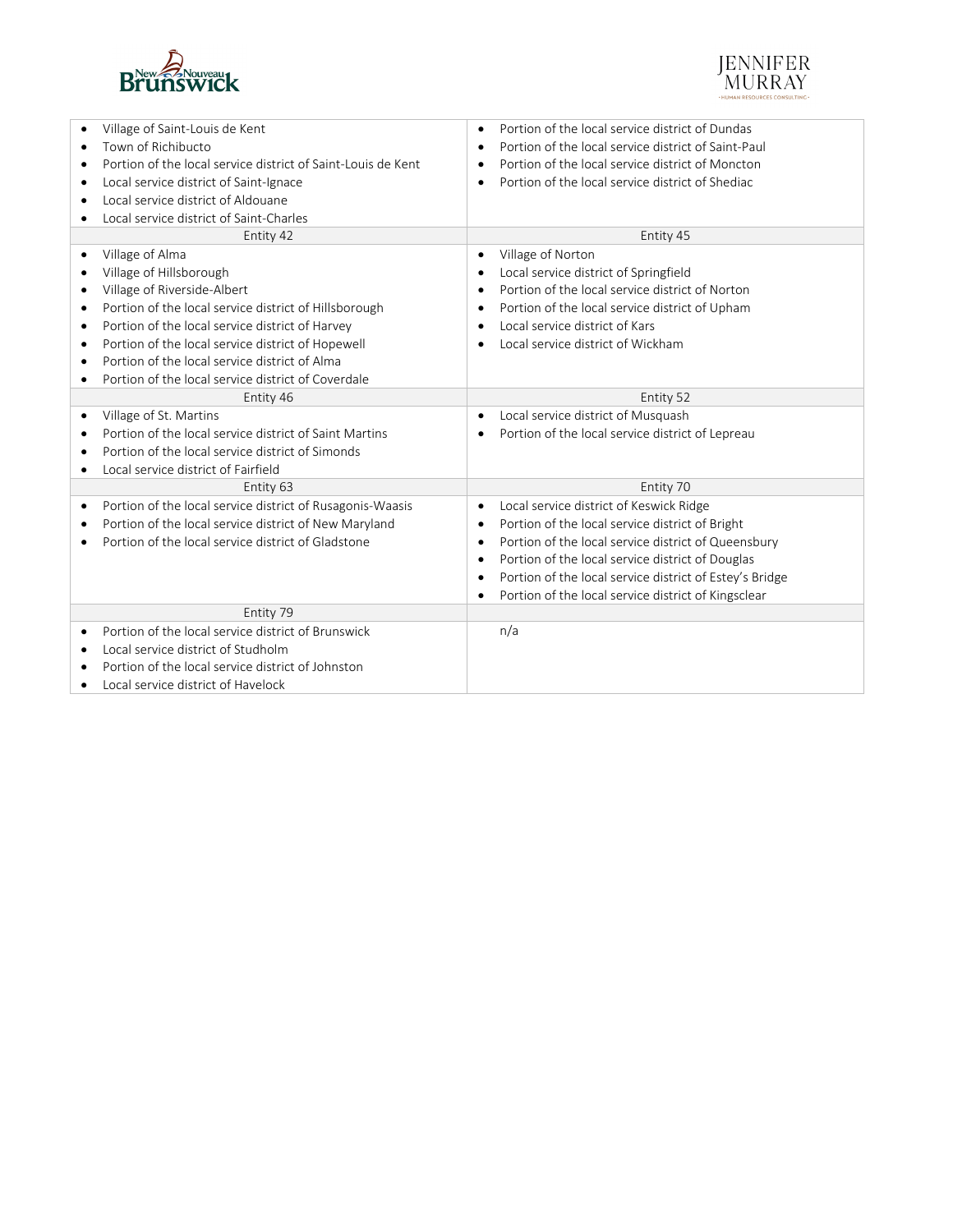



#### DIRECTRICES GÉNÉRALES OU DIRECTEURS GÉNÉRAUX - DG

## NOUVELLES ENTITÉS DE GOUVERNEMENT LOCAL RESTRUCTURÉES DU NOUVEAU-BRUNSWICK

## PRÉSENTATION GÉNÉRALE

La gouvernance locale est une affaire de communauté. C'est l'endroit où nous vivons, nous travaillons et nous nous divertissons, et où nos enfants vont à l'école.

Il s'agit simplement du niveau de prise de décision le plus proche de nos foyers et de nos entreprises. En 2021, le gouvernement du Nouveau-Brunswick (GNB) a entrepris une réforme de la gouvernance locale plus de 55 ans depuis la dernière réforme de gouvernance locale d'importance. Notre objectif : des communautés dynamiques et viables qui travaillent ensemble pour améliorer la qualité de vie de tous les gens du Nouveau-Brunswick.

## APERÇU DU RÔLE

Le poste de DG relève du conseil municipal et doit être assumé par une personne motivée et visionnaire qui est reconnue pour son engagement, et son esprit novateur, stratégique et collaborateur. La ou le DG doit concrétiser l'orientation stratégique établie par le conseil en supervisant l'élaboration et l'exécution de la vision à court et à long terme du gouvernement local et de ses plans en assurant une prise de décisions pour plusieurs intervenants et une saine gestion des activités quotidiennes.

La personne choisie est le cadre supérieur nommé pour l'entité de gouvernance locale et assure une direction organisationnelle au personnel du gouvernement local (au besoin) selon l'aperçu ci-dessus. Elle rend des comptes au conseil pour l'administration et la coordination de la prestation des services aux résidents et entreprises du gouvernement local de façon efficace sur le plan des ressources humaines et financières, et des actifs de ce gouvernement.

La personne choisie devra mettre en œuvre et diriger les changements, la transformation et le développement du gouvernement local, et en faire la promotion.

En tant que dirigeant de l'administration du gouvernement local, le ou la DG est responsable d'une gestion financière générale efficace du gouvernement local, soit l'établissement de budgets et l'optimisation des ressources. La personne choisie doit aussi diriger les activités du gouvernement local selon les objectifs, plans, programmes et politiques approuvés par le conseil et conformément aux différentes lois provinciales et fédérales et aux arrêtés municipaux.

Le ou la DG supervise différents intervenants en communiquant efficacement et avec transparence, tout en exerçant une influence pour que l'organisation saisisse les occasions et s'attaque aux défis par de bonnes décisions à l'échelle du conseil municipal et au sein du gouvernement.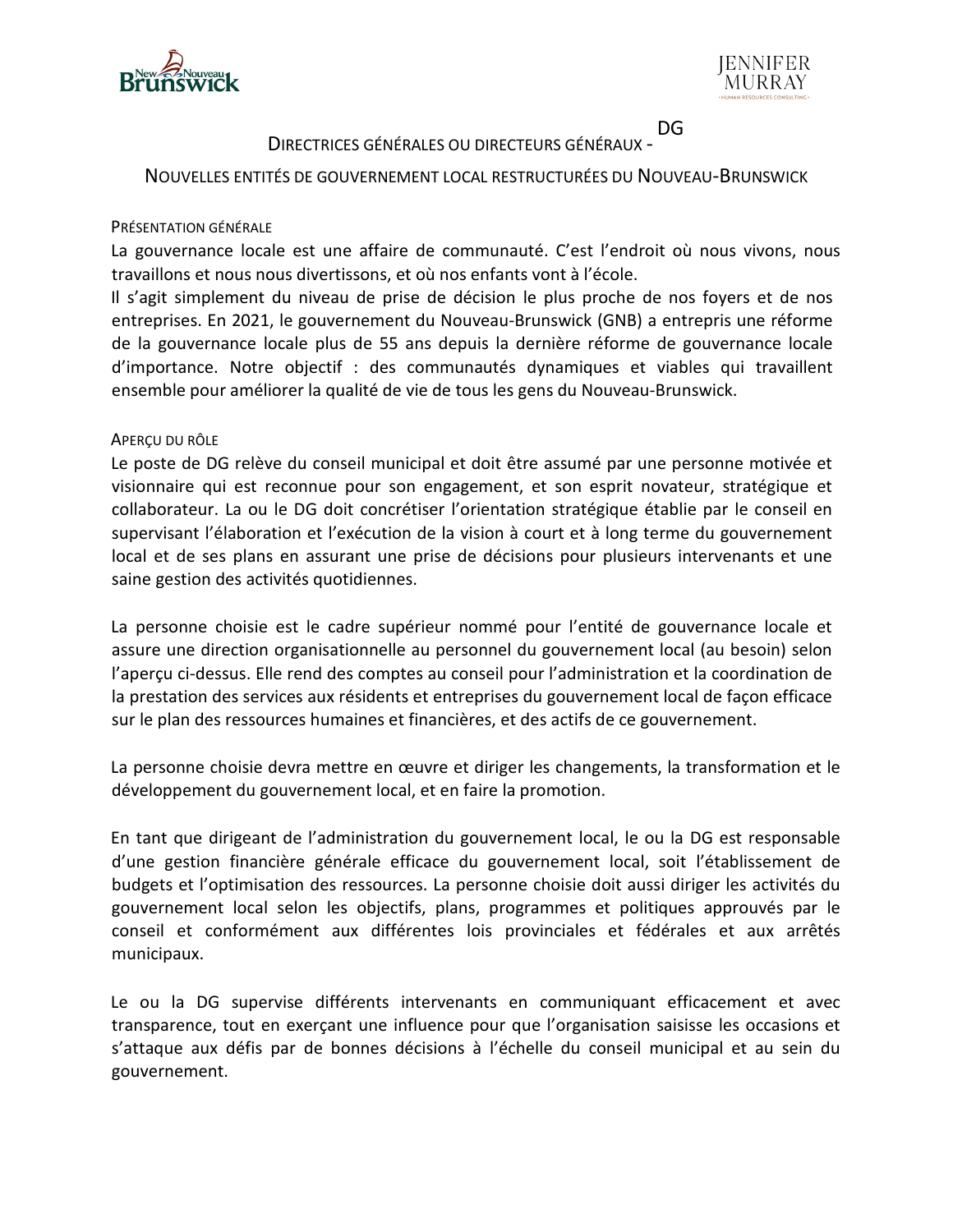



En tant que principal dirigeant, le ou la DG personnifie les valeurs du gouvernement local et montre l'exemple afin de créer et de maintenir une culture organisationnelle où tous et toutes sont en sécurité, valorisés et respectés.

QUALIFICATIONS ESSENTIELLES DU CANDIDAT RETENU OU DE LA CANDIDATE RETENUE :

La formation et les années d'expérience requises pour chaque DG dépendront de la taille et de la portée de chaque gouvernement local. Une description des entités est en pièce jointe (lien) cidessous (Annexe a):

## 1 **: (Entités : 7, 11 et 14) (Salaire à temps plein de 100 776 \$ à 131 222 \$) :**

En plus de posséder un baccalauréat en administration publique, sciences politiques, administration des affaires, planification ou dans une discipline connexe, vous possédez au moins huit (8) ans d'expérience comportant des responsabilités croissantes avec au moins trois (3) ans d'expérience de direction avec responsabilités croissantes en tant que cadre supérieur. Vous possédez de l'expérience dans un milieu multipartite, notamment dans le milieu communautaire ou public, et dans la gestion financière. Une combinaison équivalente d'études, de formation et d'expérience pourra être considérée.

## 2 : **(Entités : 4, 10, 16 et 32) (Salaire à temps plein de 84 422 \$ à 102 128 \$) :**

En plus de posséder un baccalauréat en administration publique, sciences politiques, administration des affaires, planification ou dans une discipline connexe, vous possédez au moins sept (7) ans d'expérience comportant des responsabilités croissantes avec au moins deux (2) ans d'expérience de direction avec responsabilités croissantes. Vous possédez de l'expérience dans un milieu multipartite, notamment dans le milieu communautaire ou public, et dans la gestion financière. Une combinaison équivalente d'études, de formation et d'expérience pourra être considérée.

# 3**: (Entités 3, 13, 17, 20, 26, 42, 45, 46, 52, 63, 70 et 79) (Salaire à temps plein de 70 408 \$ à 93 678 \$) :**

En plus de posséder un baccalauréat en administration publique, sciences politiques, administration des affaires, planification ou dans une discipline connexe, vous possédez au moins six (6) ans d'expérience comportant des responsabilités croissantes avec au moins un (1) an d'expérience de direction avec responsabilités croissantes. Vous possédez de l'expérience dans un milieu multipartite, notamment dans le milieu communautaire ou public, et dans la gestion financière. Une combinaison équivalente d'études, de formation et d'expérience pourra être considérée.

Si aucun candidat ne satisfait au seuil minimal, les exigences en matière d'expérience pourraient être diminuées.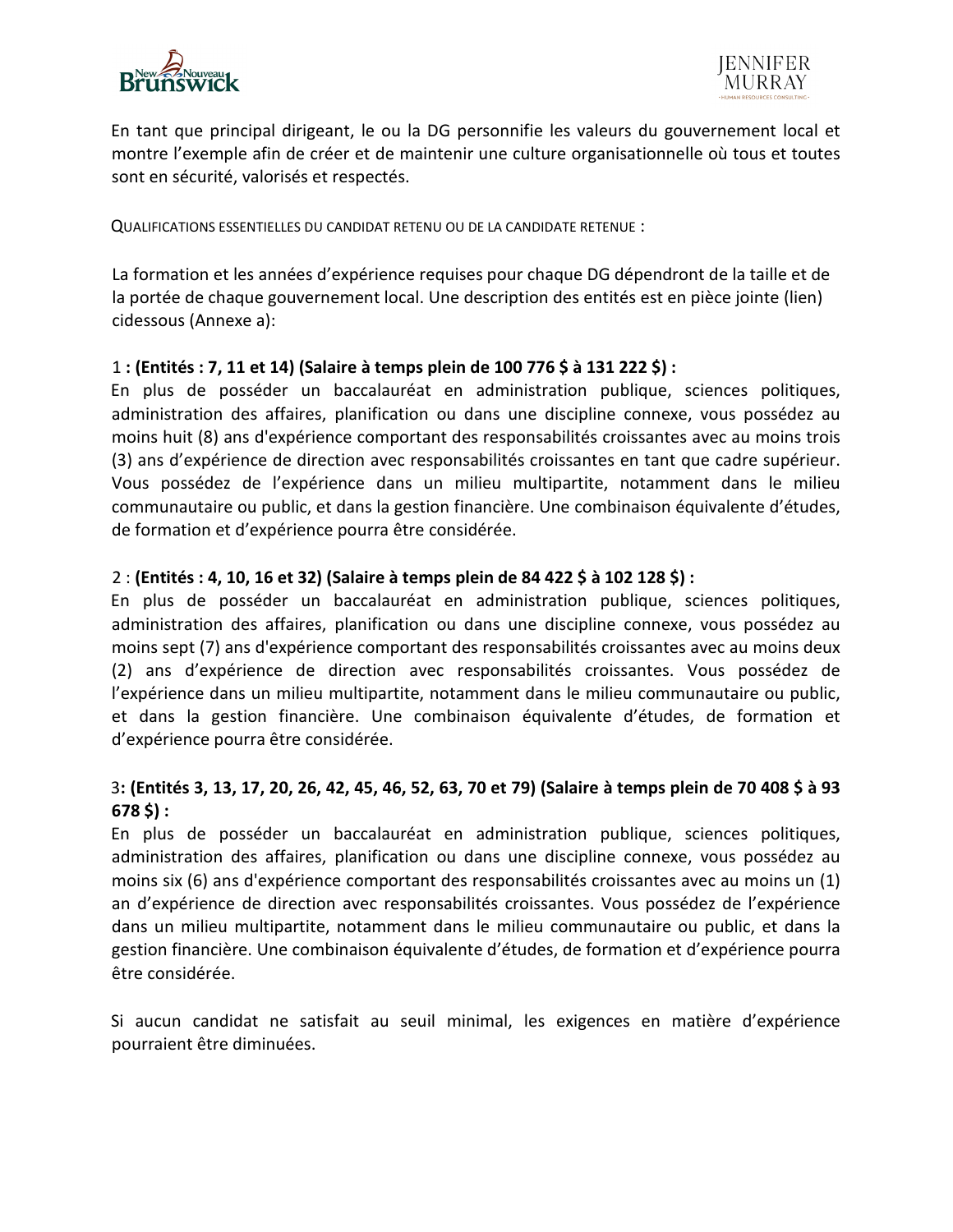

Les compétences langagières seront évaluées en fonction des exigences linguistiques du rôle pour lequel vous aurez soumis votre candidature.

Les personnes doivent faire clairement état des qualifications essentielles afin que leur candidature ne soit pas rejetée. Veuillez indiquer dans votre curriculum vitæ votre langue de préférence pour l'évaluation.

COMPÉTENCES DE LA PERSONNE CHOISIE (APPLICABLES À TOUS LES POSTES)

- Jugement et capacité à prendre des décisions de niveau supérieur en visant l'atteinte de résultats par la collaboration avec les autres.
- Capacité à gérer d'importants changements visant une culture du travail positive et productive tout en démontrant de la transparence et de l'intégrité.
- Capacité à optimiser les ressources grâce à une conception organisationnelle efficace.
- Capacité à développer les talents à l'aide d'un encadrement, d'un mentorat et d'une planification de la relève efficaces.
- Raisonnement stratégique et compétences en planification de haut niveau.
- Capacité à susciter un fort engagement en équipe et à créer une organisation très performante.
- **Communicateur efficace verbalement et par écrit.**
- Fortes relations interpersonnelles et capacité à favoriser un milieu de travail positif et collaboratif.
- Capacité à élaborer et à expliquer une vision stratégique pour l'organisation.
- Capacité à comprendre les complexités d'un gouvernement et à établir des relations positives de confiance avec l'équipe de direction et les élus.

Pour en savoir davantage sur cette possibilité de carrière stimulante, veuillez soumettre votre curriculum vitæ et une lettre de présentation en anglais ou en français à l'adresse :

apply-cao@jennifermurrayconsulting.com. Veuillez indiquer dans la ligne d'objet de votre soumission pour quelle entité (selon l'annexe A) vous postulez.

*Le principe d'égalité des chances sera appliqué pendant le recrutement. Lors du processus, Jennifer Murray Consulting offrira également du soutien aux candidats et candidates ayant des handicaps, notamment des mesures pour leurs besoins d'accessibilité. Si vous avez besoin de mesures d'adaptation pour participer en tant que candidat à ce processus de recrutement, veuillez communiquer avec* apply-cao@jennifermurrayconsulting.com

*Nous remercions tous les candidats. Cependant, nous ne communiquerons qu'avec ceux et celles qui satisfont le mieux aux exigences de ces postes.*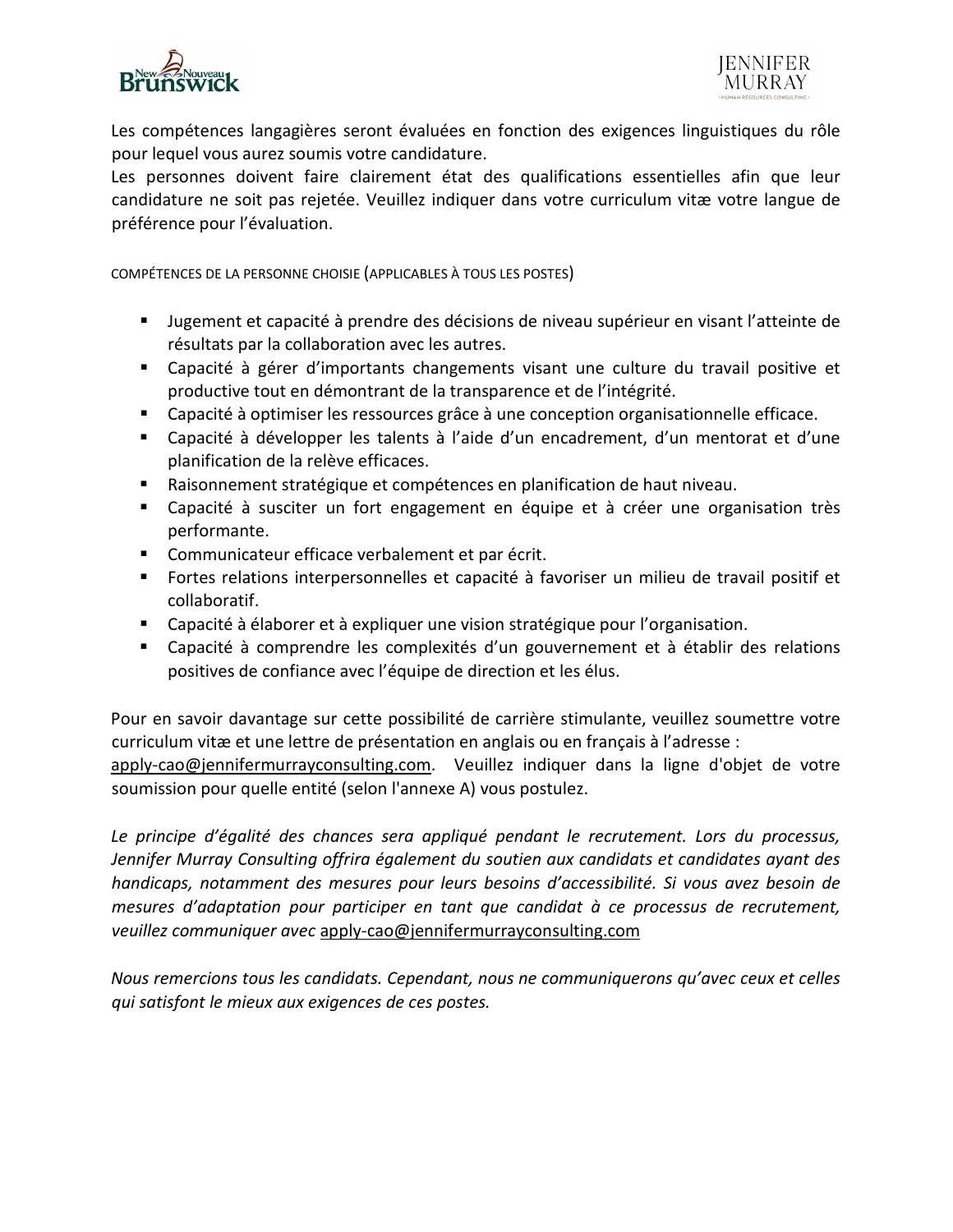



### *Annexe a :*

| l'entité 3                                                       | l'entité 4                                                |
|------------------------------------------------------------------|-----------------------------------------------------------|
| · Village de Sainte-Anne-de Madawaska                            | • Ville de Grand Sault                                    |
| · Ville de Saint-Léonard                                         | • Village de Drummond                                     |
| • Partie du district de services locaux de Sainte-Anne           | • Communauté rurale de Saint-André                        |
| • Partie du district de services locaux de Notre-Dame-de-Lourdes | • Partie du district de services locaux de Drummond       |
| · Partie du district de services locaux de Saint-Léonard         | • District de services locaux de Grand Sault              |
| · Partie du district de services locaux de Rivière-Verte         |                                                           |
| l'entité 7                                                       | l'entité 10                                               |
| • City of Campbellton                                            | • Village de Belledune                                    |
| • Village of Atholville                                          |                                                           |
| • Village of Tide Head                                           |                                                           |
| • Local service district of Glencoe                              |                                                           |
| • Portion of the local service district of Dalhousie             |                                                           |
| • Portion of the Local service district of McLeods               |                                                           |
| • Portion of the local service district of Balmoral-Maltais      |                                                           |
| • Portion of the local service district of Addington             |                                                           |
| l'entité 11                                                      | l'entité 13                                               |
| • Ville de Beresford                                             | • Village of Bertrand                                     |
| • Village de Nigadoo                                             | • Village of Maisonnette                                  |
| • Village de Petit-Rocher                                        | • Village of Grande-Anse                                  |
| • Village de Pointe-Verte                                        | • Village of Saint-Léolin                                 |
| • District de services locaux de Madran                          | • Local service district of Poirier                       |
| · District de services locaux de Petit-Rocher-Nord               | • Local service district of Dugas                         |
| · District de services locaux de Petit-Rocher-Sud                | • Local service district of Anse Bleue                    |
| • District de services locaux de Tremblay                        | • Portion of the local service district of New Bandon     |
| · District de services locaux de Dunlop                          |                                                           |
| · District de services locaux de Robertville                     |                                                           |
| · District de services locaux de Laplante                        |                                                           |
| • Partie du district de services locaux de Beresford             |                                                           |
| • Partie du district de services locaux de North Tetagouche      |                                                           |
| • Partie du district de services locaux de Bathurst              |                                                           |
| l'entité 14                                                      | l'entité 16                                               |
| • Ville de Caraquet                                              | • Ville de Shippagan                                      |
| • Village de Bas-Caraquet                                        | • Village de Le Goulet                                    |
| · District de services locaux de Pokesudie                       | · District de services locaux de Haut-Shippagan           |
| • District de services locaux de St. Simon                       | • Partie du district de services locaux de Shippagan      |
| • District de services locaux de Blanchard Settlement            | · District de services locaux de Baie du Petit Pokemouche |
| • Partie du district de services locaux de Évangéline            | • District de services locaux de Pointe-Sauvage           |
| · District de services locaux de Pokemouche                      | • District de services locaux d'Inkerman Centre           |
| • Partie du district de services locaux de Caraquet              | · Partie du district de services locaux d'Évangéline      |
| • Partie du district de services locaux de Landry Office         | • Partie du district de services locaux de Caraquet       |
| l'entité 17                                                      | l'entité 20                                               |